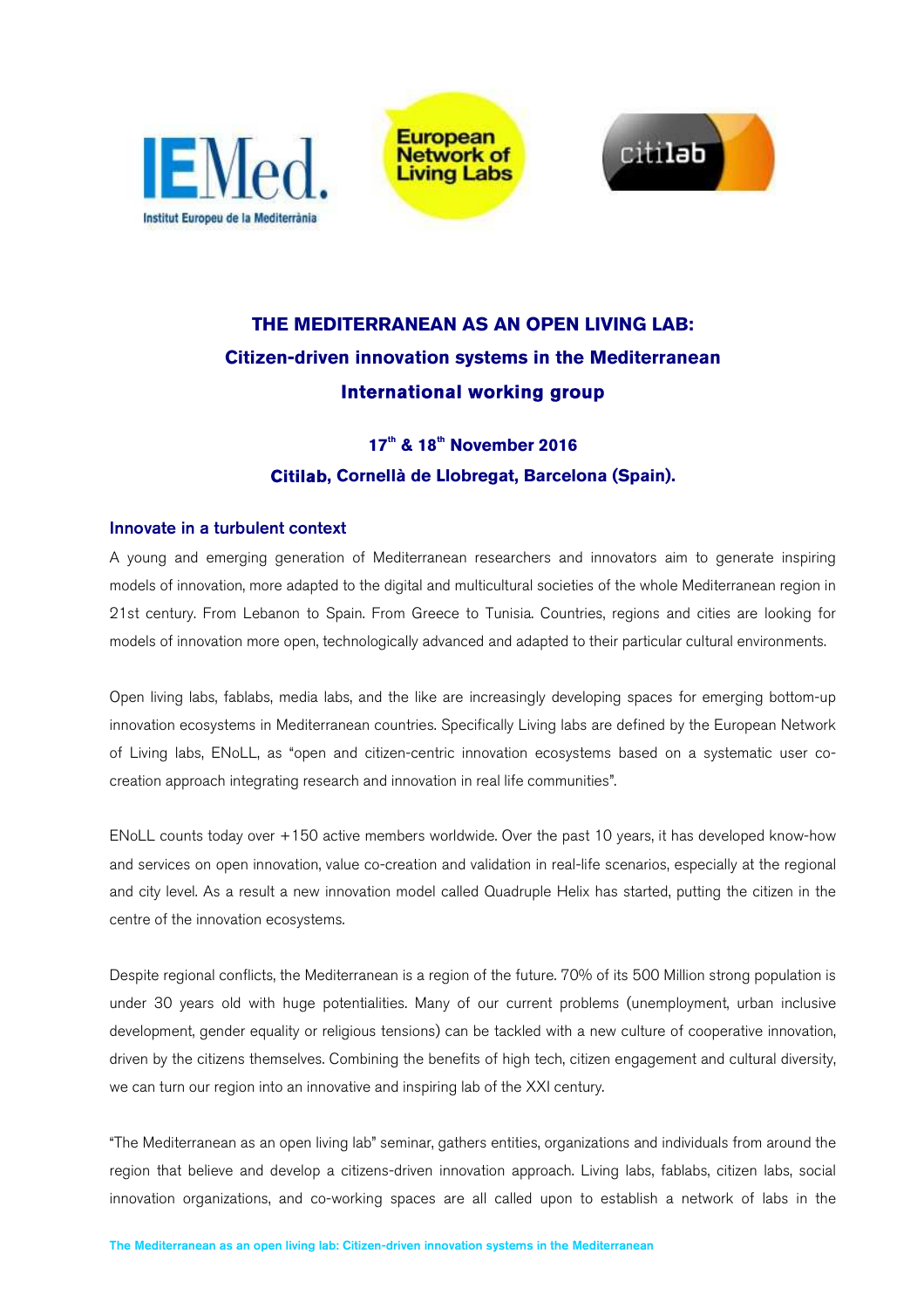





Mediterranean, sharing their assets, innovations, experiences, goals and fears. From Istanbul to Barcelona, from Palermo or Nice to Tel Aviv, from Cairo to Zagreb or Beirut, all these experiences have valuable expertise to share in order to learn together and establish enriching cooperation frameworks.

# Objectives and main goals:

- *Mapping existing Mediterranean labs initiatives: projects, people and policies.*
- *Charing main experiences and initiatives in the region on:* 
	- o Creating value added jobs in the Mediterranean societies.
	- o Developing new skills.
	- o Empowerment of smart cities and smart citizens and sustainability.
	- o Regional Innovation Ecosystems and the Role of Living Labs.
- *Defining and agreeing on next steps:*
	- o How labs can benefit from the EU's Smart Specialization Strategies?
	- o How to encourage and enhance collaborations between North and South Med Labs: programs and initiatives suggestions.
	- o Proposal of new frameworks of cooperation for citizen-driven innovation systems in the region.

#### Organizers:

#### Citilab Barcelona

European Institute of the Mediterranean (IEMed) European Network of Living Labs (ENoLL)

#### With the support of:

I2CAT Foundation, Generalitat de Catalunya Àrea Metropolitana de Barcelona (AMB) France/Francophonie Living Labs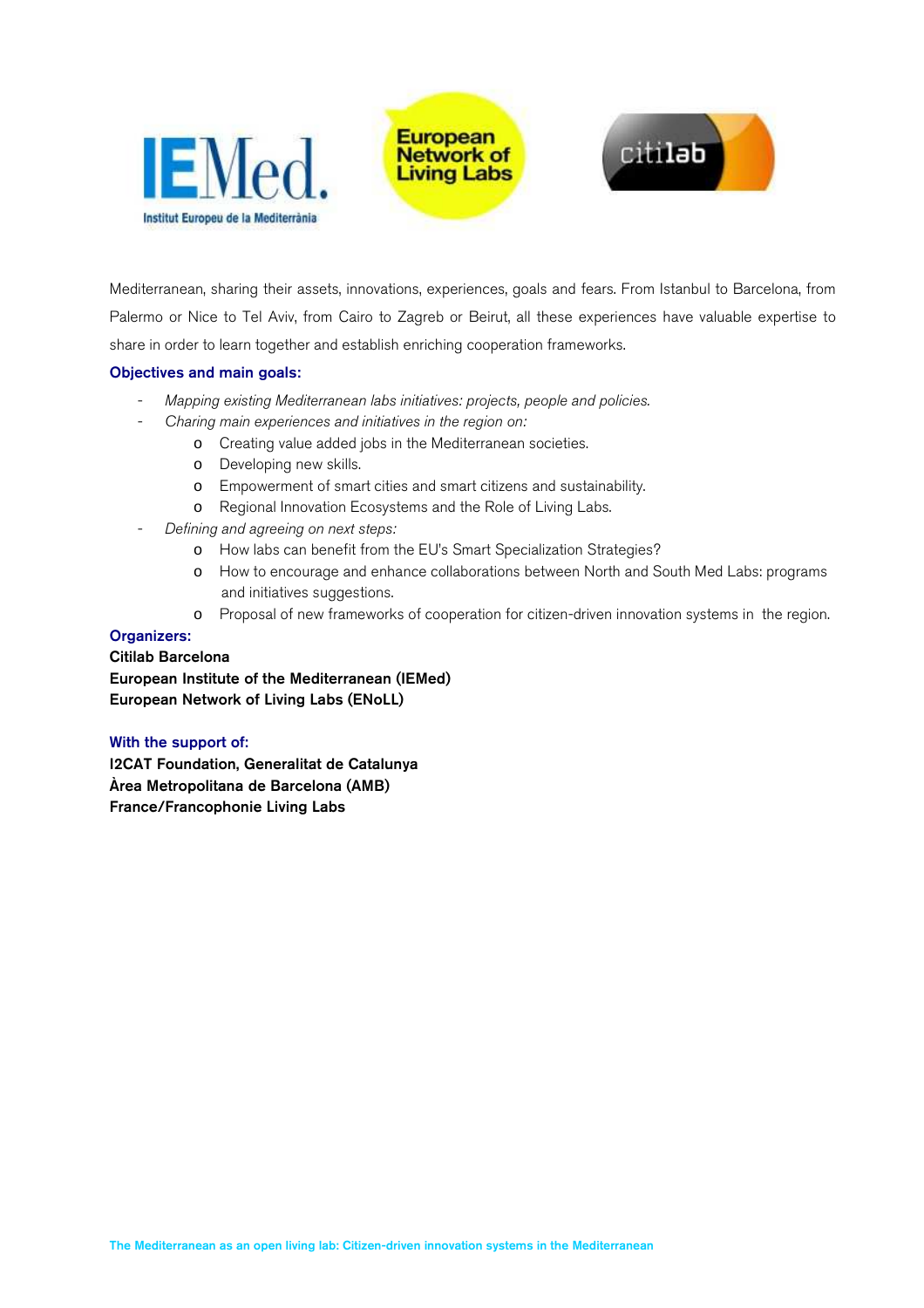





# 17<sup>th</sup> November

# **13.00-15.00 Informal lunch at Citilab**

# **15.00-15.30 Opening session Welcome from organizing institutions. Héctor Santcovsky, Director, Social and Economic Development, Metropolitan Area of Barcelona. Javier González, Director, Citilab Senén Florensa,** Executive President, European Institute of the Mediterranean (IEMed) **Tuija Hirvikoski, President, ENoLL**

### **15.30-16.30 First Session**

### **Mapping Mediterranean labs: Projects, people and policies.**

The first of the goals of this seminar is starting to map the current situation of labs in the Mediterranean. We define "labs" as open and collaborative structures of innovation in cities, regions or any territorial or thematic area (e. g. health, environment, political rights, etc.)

# *Moderator***: Jesse Marsh, Coordinator, Atelier Estudio, Palermo**

**Open roundtable: Brigitte Trousse, University of the Côte d'Azur, Inria & France/Francophonie Living Labs Yilmaz Çakir, Coordinator, Basakshahir Living Lab, Istanbul Sherif Eltokali, Assistant Resident Representative, UNDP Egypt**

# **16.30 -17.30 Second Session**

# **Sharing main experiences and initiatives in the region Creating value added jobs in the Mediterranean societies**

The young Mediterranean generations are fully connected to the world through smartphones and internet, and very active in the digital social networks. Yet unemployment also plagues the young generation in the region. While a new generation of entrepreneurs is born in Beirut, Barcelona, Istanbul, Cairo, Casablanca or Tunis,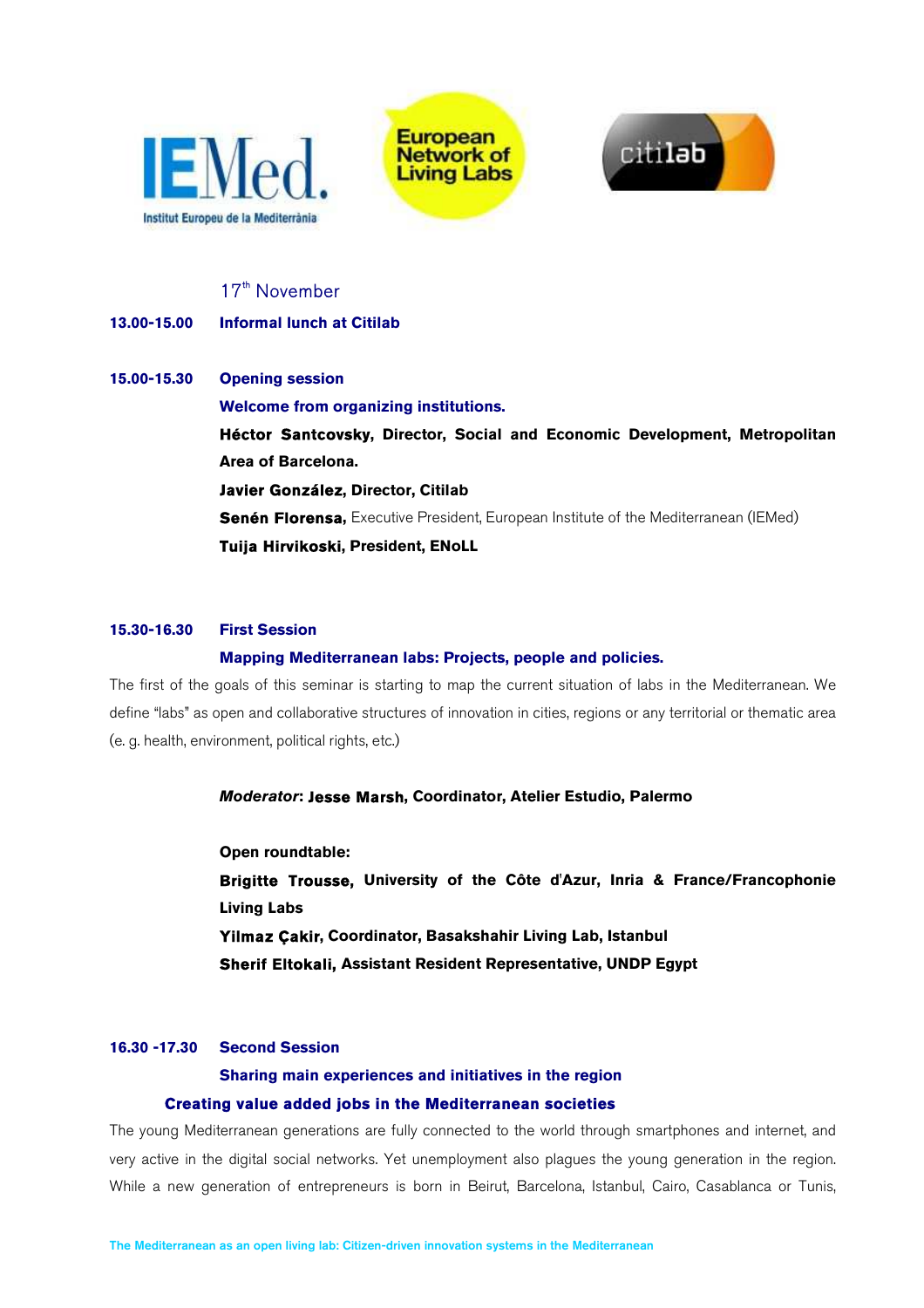





among many other cities, a question arises: how do we combine digital technologies with creation and provision of new jobs?

# *Moderator***: Elias Ghanem, Expert, Lebanon**

**Open roundtable:** 

**Roser Santamaria, Researcher in LabourLab, Citilab, Barcelona Juan Bertolin, Innovation and projects director, ESPAITEC, Castellón Ramy Boujawdeh, Deputy General Manager, Berytech Living Lab (Bell), Beirut** 

# **17.30 -18.30 Third Session**

#### **Developing new skills**

School curriculums in the Mediterranean are changing. New educational policies are introducing "computational thinking" in the classroom in countries like Israel, Spain, and France. STEM curriculums are also greatly demanded, and teachers and students are further called upon to become innovators and entrepreneurs. Schools are becoming educational labs and this should be strengthened to skill the youth for the future.

#### *Moderator***: Laia Sanchez, Citiliab**

**Open roundtable:** 

**Gazbia Sorour, Coordinator, Innovation for Development Lab, UNDP Egypt Dov Winer, In House Consultant, MAKASH, Jerusalem Jose García, Education Area Coordinator, Citilab, Barcelona Samia Chelbi, Director, Living Lad DigiArt Living, Tunisia** 

# 18<sup>th</sup> November

#### **09.00-10.00 Fourth Session**

#### **Key Issues in the Mediterranean**

#### **Empowerment of smart cities and smart citizens' and sustainability**

From the top-down Smart City approach, we are moving to more citizens-driven innovative cities. How are labs engaging citizens in defining their own urban environment? How do they use open data for urban planning? How are citizen participation platforms paving the way to more democratic future cities and territories in the Mediterranean?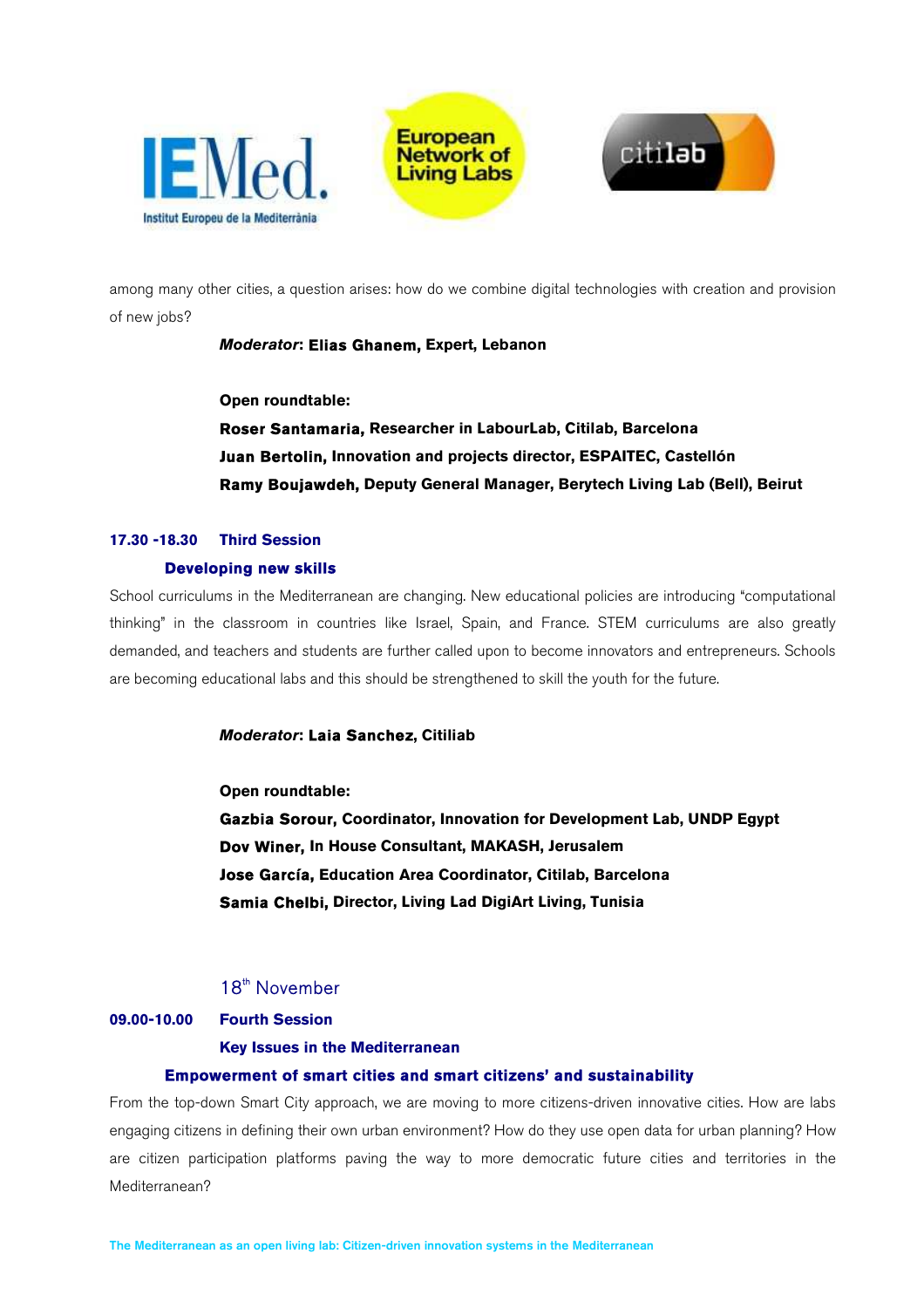





#### *Moderator***: representative AMB / i2CAT**

**Open roundtable: Aawatif Ayar, Professor, University of Casablanca Natxo Verona, Barcelona City Council** 

#### **10.00-11.00 Fifth Session**

#### **Regional Innovation Ecosystems and the role of Living Labs**

How new regional innovation policies in Europe can benefit the Mediterranean countries? Is it possible to extend the regional collaboration between Northern and Southern Med regions? How to do it?

*Moderator***: Artur Serra, Vice-President, ENoLL** 

**Open roundtable:** 

**Gabriel Rissola, Senior Scientist JRC-IPTS, European Commission, Seville Ricard Benítez, projects manager, Digital Inclusion and Training Area, Generalitat de Catalunya Federico Martire, Coordinator, Western Mediterranean Branch Office, ENPI CBC MED** 

#### **11.00-11.30 Coffe/Tea Break**

### **11.30-12.30 Sixth Session**

# **How to develop and strengthen inclusive citizens-driven innovation policies and schemes**

How to encourage and enhance collaboration between North and South Med Labs. How labs can benefit from the EU´s Smart Specialization Strategies? How migrations of all kind through the Med can open new opportunities of collaboration between North and South? What kind of new frameworks for cooperation between Med Cities or Regions favoring citizen-driven innovation projects in the Mediterranean can be drafted? Inspiring suggestions for new regional programs and initiatives.